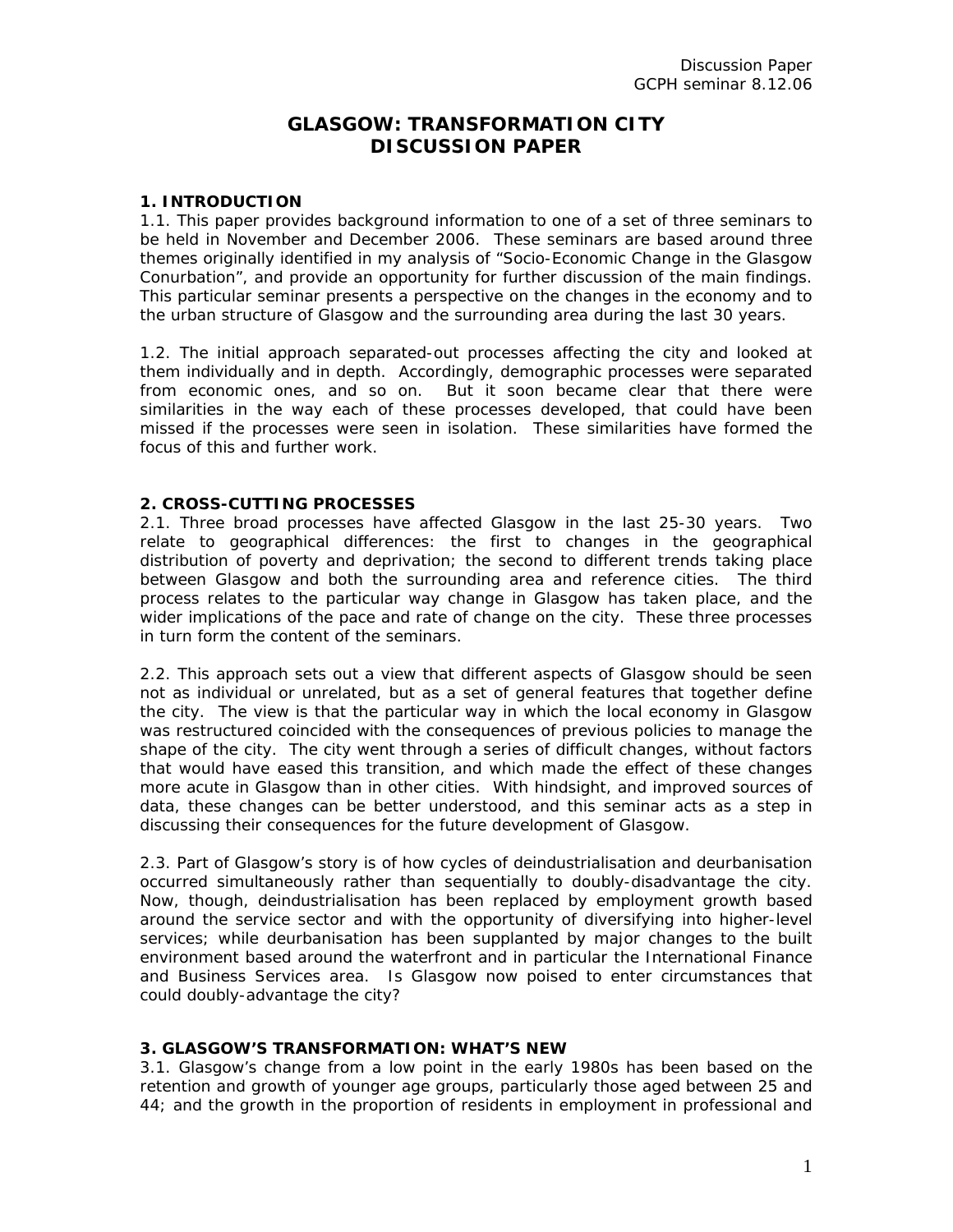managerial posts, supported by the increased provision of owner-occupied housing. Glasgow's rate of increase in both these aspects has been impressive, and the city has now reached a point slightly ahead of national levels, and a level that would be expected for a city like Glasgow.

3.2. Glasgow was quite unrepresentative of UK and Scottish society at the time of the 1981 Census. The process of conforming to the model of a western European city had severe consequences for a large sector of the population, unable to participate in these changes and which formed the large workless part of the working-age population. Growth in the size of this group was a direct outcome of the socio-economic change that took place in Glasgow and has in turn contributed to the city's enduring health inequalities.

3.3. Notable was the absence of groups or sectors that could have eased this transition. By the 1980s, the younger more aspirant population had moved out of the city, and the industrial sectors that could have eased the transition from heavy manufacturing to services followed them. While in-commuting increased, the outcome was that people working in this way in the city contributed to another local economy separate from that in the city itself. As a result, the city could not adapt to a new industrial landscape based around electrical sub-assembly and could not provide employment for those to whom manufacturing was the natural route to work. The outcome has been large socially-disadvantaged areas that have now become the focus for employability measures, and which could be the source of the continued employment growth around which a large part of the city's future wealth and well-being may depend.

3.4. While much of this is not new, bringing the different strands together helps explain how Glasgow reached its position in the 1980s, and more crucially how areas and groups of people that were once considered problematic have now become a source of continued growth. This approach to understanding previous trends can be used to throw light on the current position facing the city.

#### **4. PACE AND RATE OF CHANGE**

4.1. Glasgow has seen some major changes in the socio-economic composition of its resident population. Between 1981 and 2001

- as a proportion of the overall population, the 25-44 age group increased by 39.8%, from 22.6% of the population to 31.6%.
- there was a doubling of residents in employment in social class I&II from 17.6% to 37.9%, and there was a
- dramatic reduction in manufacturing, from 33.9% of jobs in 1971 to 6.0% in 2004, matched by a threefold increase in the finance and business sector.

This pace of change has been more rapid than other comparable areas.

4.2. Part of the explanation of this change is that Glasgow moved from a low base in the 1970s and 1980s that was a consequence of the Government's post-war New Town policy that only ended with GEAR (Glasgow East Area Renewal) in 1976. Glasgow has now caught up with UK urban norms after deeper slumps than elsewhere. But this change has been at a cost, with a lack of a transition in terms of opportunities for those most affected, and by a reduction in the younger part of the working-age population that would have been most able to adapt to new circumstances.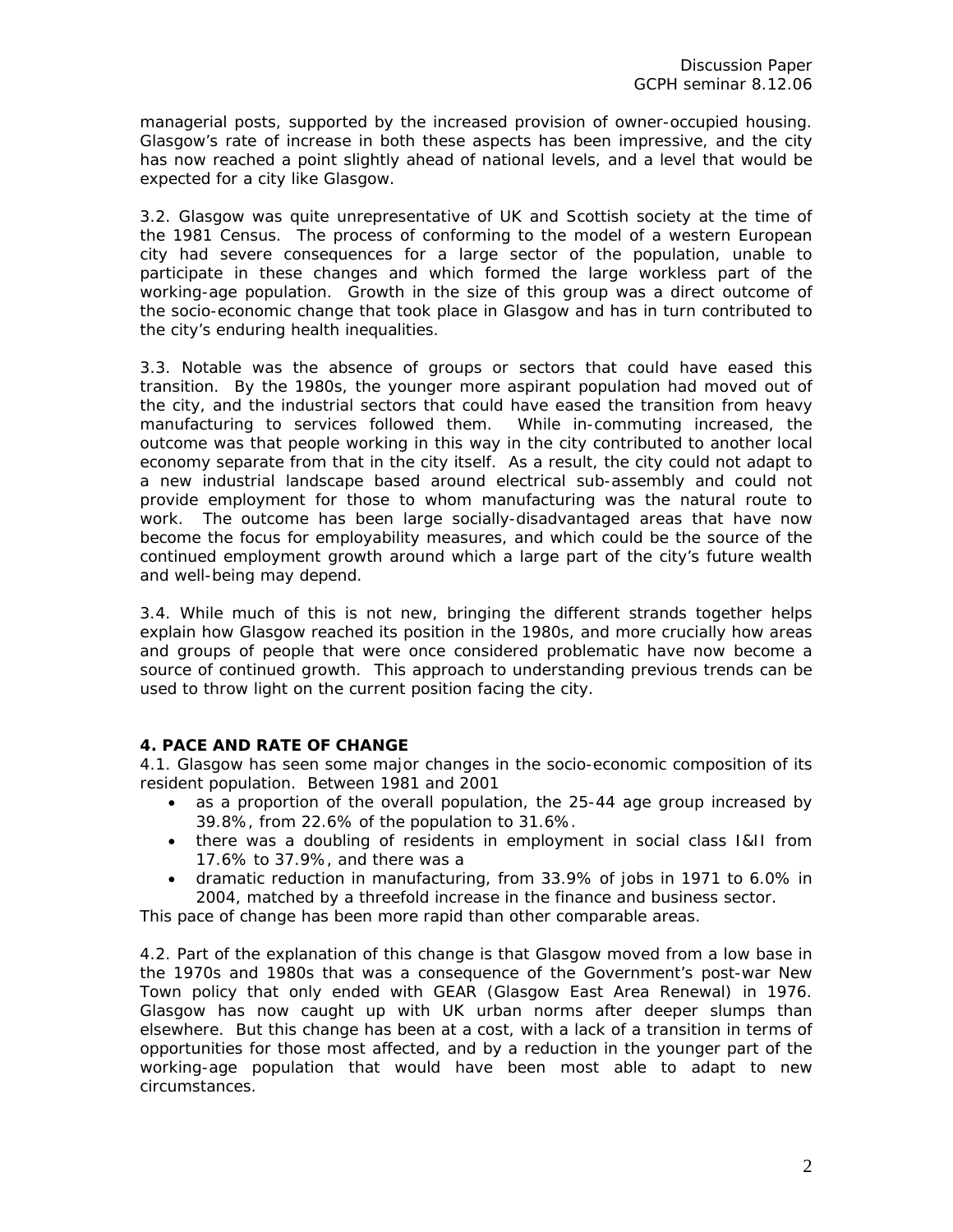4.3. These processes were interrelated: the growth of New Towns and suburban communities led to population and employment loss out of Glasgow, making the city vulnerable to wider economic change. Moreover, the outcome was a form of double disadvantage, with deindustrialisation combining with deurbanisation, to give a cumulative effect. The separation of place of residence from place of work meant that incomes generated in Glasgow were spent elsewhere, which may have weakened the local economy in Glasgow, at least in the short term. This in turn contributed to the creation of marginalised communities and large numbers of working age persons remote from employment - the extent of this last change being obscured by the practice of moving people from unemployment onto sickness-related benefits.

## **5. TRANSITION: POPULATION**

5.1. Further explanation of these trends comes when the proportion of the population aged 25-44 is compared between Glasgow and the new towns of East Kilbride and Cumbernauld.

|                          | 1971  | 1981  | 1991  | 2001  | Change 1971-2001 |
|--------------------------|-------|-------|-------|-------|------------------|
| Glasgow                  | 21.8% | 22.4% | 28.9% | 31.2% | $+43.1%$         |
| East Kilbride (New Town) | 29.5% | 26.8% | 30.8% | 30.7% | $+4.1%$          |
| Cumbernauld (New Town)   | 32.5% | 30.0% | 30.7% | 29.5% | $-9.2%$          |
| Bearsden (Suburb)        | 29.0% | 27.8% | 27.4% | 24.0% | $-17.2\%$        |
| Bishopbriggs (Suburb)    | 33.7% | 30.4% | 31.0% | 25.0% | $-25.8%$         |
| Milngavie (Suburb)       | 25.1% | 24.8% | 26.0% | 27.0% | $+7.6%$          |

By 1971 just over a fifth of Glasgow's population was in the younger part of the working-age population, compared to a third of the population in the suburban areas. However, by 2001 the situation had changed so that Glasgow had a similar proportion of the younger part of the working-age population as a New Town would have had in 1971. Although the population in Glasgow has fallen since 1981, the number of people aged between 25 and 44 has increased.

5.2. The growth of the New Town population was directly linked to Glasgow. According to the 1971 Census, 69% of the net moves into Cumbernauld in the previous five years had been from Glasgow, with 58% of the moves into East Kilbride. These areas were highly dependent on Glasgow as a source of growth and their expansion was closely tied to stagnation in Glasgow.

5.3. Explanations for the reduction of the 25-44 age group in the suburban areas include rising house prices, a high degree of population stability, and development constraints in relatively low-density housing. The result has been that as these communities mature, the opportunities for younger people to move in or stay are reduced. At the same time, the growth of owner-occupation in Glasgow has meant that people who might otherwise have moved out of the city are able to get housing within it.

# **6. TRANSITION: INDUSTRY**

6.1. The recent experience of industrial restructuring in Glasgow, from heavy engineering to the service sector, is a familiar one. However it is worth reprising some of the key features in order to better understand the processes that took place.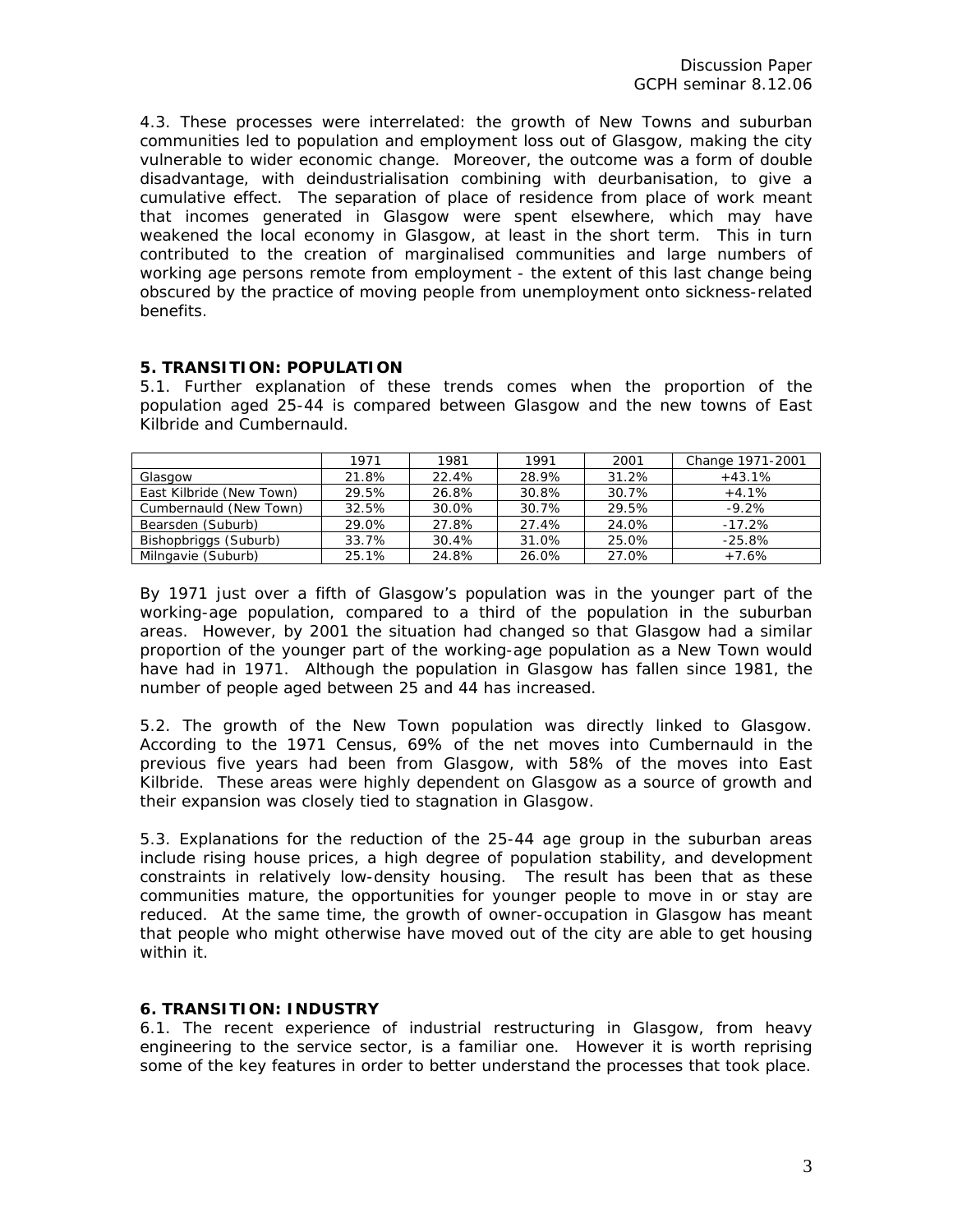6.2. Between 1984 and 2004 the number of full-time equivalent jobs in manufacturing in Glasgow fell by 65.5%, from 66,300 to 22,900 (a reduction of 43,400 jobs). As a proportion of all jobs, this was a fall from 22.0% of all FTE jobs in 1984 to 6.8% in 2004. However the main reduction in the number of jobs in manufacturing took place in the 1970s: while there were 142,300 jobs in the sector in 1971, by 1981 this had fallen to 93,600. In terms of overall jobs, the loss of 48,700 jobs meant that the sector reduced by 34.2% during the decade. Over the same period the number of jobs in Glasgow fell by 58,900. Manufacturing was clearly the largest single factor in the loss of employment in Glasgow.

6.3. Even so, it comes as a surprise that shipbuilding and marine engineering formed a relatively small part of this change. In 1971 this sector comprised 13,300 jobs, equivalent to 3.0% of all jobs in Glasgow, and 9.3% of all jobs in manufacturing. By 1981 there were 10,000 persons employed in the sector, 2.6% of all jobs in Glasgow, and 10.7% of the jobs in manufacturing. Although the decline of manufacturing in Glasgow during the 1970s is often typified as the loss of jobs in the shipyards, the reality is that shipbuilding and marine engineering was only a modest part of the overall reduction in jobs at the time.

6.4. As a sector of employment, manufacturing in Glasgow has been in continual decline since at least the early 1970s, with the main loss in employment taking place in the 1970s. During that decade almost 50,000 jobs were lost, with the sector reduced from comprising 32.3% of all jobs in 1971 to comprising 24.5% in 1981, and 22.0% in 1984. This also suggests that the people most involved in this change are now either approaching or are past retirement age. Current high levels of worklessness are not therefore due to this phase of industrial restructuring.

6.5. While reduction of the manufacturing sector was important, the composition of the sector was also crucial. Manufacturing and engineering in Glasgow was heavily concentrated in motor vehicle and transport manufacturing, with little representation in chemical manufacturing or electrical engineering, in contrast with other comparable cities or the New Towns. The following Table shows the composition of jobs in the manufacturing/engineering sector in 1987.

|               | Chemical      | Electrical  | Motor Vehicle & | Food, Drink & |
|---------------|---------------|-------------|-----------------|---------------|
|               | Manufacturing | Engineering | Transport       | Tobacco       |
| Glasgow       | 2.2%          | 4.6%        | 15.2%           | 23.6%         |
| Manchester    | 7.6%          | 21.5%       | 1.5%            | 9.5%          |
| Liverpool     | 9.6%          | 17.6%       | 1.0%            | 25.2%         |
| Newcastle     | 10.3%         | 23.4%       | 1.5%            | 16.2%         |
| East Kilbride | 1.3%          | 22.8%       | 25.0%           | 6.3%          |

The manufacturing sector in Glasgow had not diversified into chemical and electrical work, as it had in other industrial cities, and was losing out to East Kilbride in terms of the electrical engineering sector.

6.6. The significance of this is that the manufacturing sector in Glasgow was tied to the traditional aspect of the sector, with a much lower profile of capital-intensive industry than elsewhere. Arguably, capital-intensive industries could have acted as a bridge facilitating the transition from a manufacturing-based economy to one centred on services. Their absence made the transition in Glasgow more difficult than in other areas. The timing of the growth of worklessness in Glasgow shows that it was not simply the loss of heavy manufacturing that led to high levels of unemployment: it was also the general weakness of the sector and the lack of diversity within it,